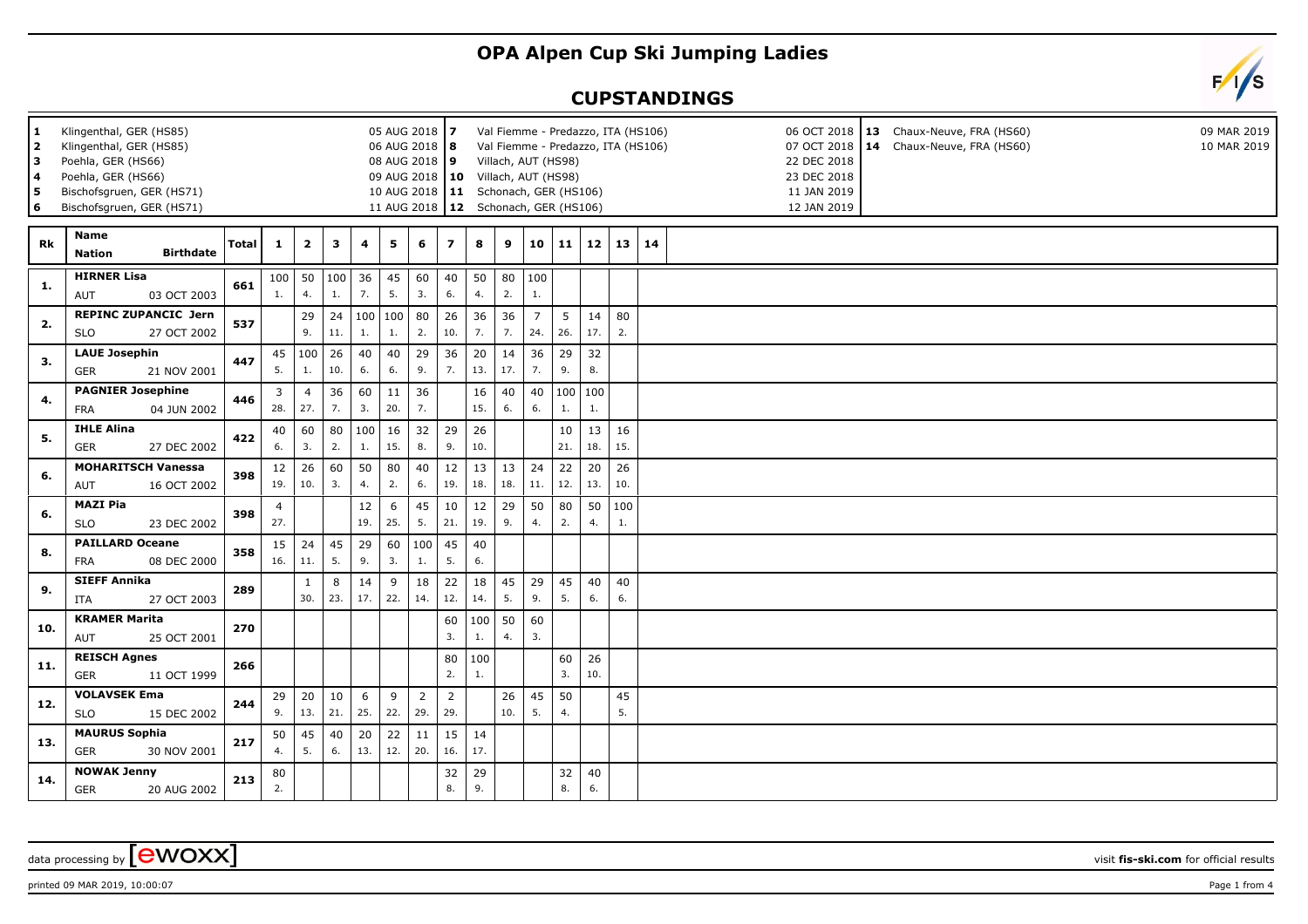| Rk  | Name<br><b>Birthdate</b>                              | Total | $\mathbf{1}$        | $\overline{2}$      | 3                     | 4         | 5                     | 6         | $\overline{ }$ | 8                     | 9         | 10             | 11             | 12                    | 13             | 14 |  |
|-----|-------------------------------------------------------|-------|---------------------|---------------------|-----------------------|-----------|-----------------------|-----------|----------------|-----------------------|-----------|----------------|----------------|-----------------------|----------------|----|--|
|     | <b>Nation</b>                                         |       |                     |                     |                       |           |                       |           |                |                       |           |                |                |                       |                |    |  |
| 15. | <b>VERBIC Silva</b><br><b>SLO</b><br>31 MAR 2002      | 211   | $\mathbf{1}$<br>30. |                     |                       |           | 24<br>11.             | 10<br>21. | 6<br>25.       | $\overline{2}$<br>29. | 22<br>12. | 36<br>7.       | 26<br>10.      | 60<br>3.              | 24<br>11.      |    |  |
| 16. | <b>MUEHLBACHER Julia</b><br>AUT<br>02 AUG 2004        | 203   | 17.                 | $14 \mid 14$<br>17. | 50<br>4.              | 24<br>11. | 32<br>8.              | 26<br>10. |                |                       | 20<br>13. | 10<br>21.      |                |                       | 13<br>18.      |    |  |
| 17. | <b>FREITAG Selina</b><br>19 MAY 2001<br>GER           | 188   |                     |                     |                       |           |                       |           | 50<br>4.       | 45<br>5.              |           |                | 13<br>18.      | 80<br>2.              |                |    |  |
| 18. | <b>JEREB Ana</b><br><b>SLO</b><br>17 APR 2004         | 180   | 13.   20.           | $20 \mid 11$        | 29<br>9.              | 9<br>22.  | 50<br>4.              | 50<br>4.  |                |                       |           |                |                |                       | 11<br>20.      |    |  |
|     |                                                       |       |                     |                     |                       |           |                       |           |                |                       |           |                |                |                       |                |    |  |
| 19. | <b>GOEBEL Michelle</b><br>18 FEB 2004<br>GER          | 176   | 18<br>14.           | 80<br>2.            | $\overline{2}$<br>29. | 45<br>5.  | 16<br>15.             | 15<br>16. |                |                       |           |                |                |                       |                |    |  |
| 20. | <b>DEJORI Daniela</b><br>01 AUG 2002<br>ITA           | 173   | 15.                 | $16 \mid 16$<br>15. | 22<br>12.             | 32<br>8.  | $\overline{4}$<br>27. |           | 9<br>22.       | 9<br>22.              | 12<br>19. | 14<br>17.      | 14<br>17.      | $\overline{7}$<br>24. | 18<br>14.      |    |  |
| 21. | <b>BRESSAND Marine</b>                                | 169   |                     | 6                   | $20\,$                | 16        | 10                    | 16        | 14             | 11                    | 9         | 14             | 6              | 11                    | 36             |    |  |
|     | 05 OCT 2001<br>FRA                                    |       |                     | 25.                 | 13.                   | 15.       | 21.                   | 15.       | 17.            | 20.                   | 22.       | 17.            | 25.            | 20.                   | 7.             |    |  |
| 22. | <b>MALSINER Lara</b>                                  | 160   |                     |                     |                       |           |                       |           | 100            | 60                    |           |                |                |                       |                |    |  |
|     | 14 APR 2000<br>ITA                                    |       |                     |                     |                       |           |                       |           | 1.             | 3.                    |           |                |                |                       |                |    |  |
| 23. | <b>EDER Lisa</b>                                      | 150   |                     |                     |                       |           |                       |           | 18             |                       | 32   100  |                |                |                       |                |    |  |
|     | AUT<br>12 AUG 2001                                    |       |                     |                     |                       |           |                       |           | 14.            | 8.                    | 1.        |                |                |                       |                |    |  |
| 24. | <b>MORAT Lucile</b><br>FRA<br>15 JUN 2001             | 140   |                     |                     |                       |           |                       |           |                |                       | 60<br>3.  | 80<br>2.       |                |                       |                |    |  |
| 25. | <b>MUELLER Sandra</b><br><b>GER</b><br>01 OCT 2002    | 119   | 24<br>11.           | 40<br>6.            | 15<br>16.             | 26<br>10. |                       | 3<br>28.  | 5<br>26.       | 6<br>25.              |           |                |                |                       |                |    |  |
|     | <b>WIEGELE Hannah</b>                                 | 114   | 36                  | 13                  | 16                    | 18        | 14                    |           |                |                       | 5         | $\overline{4}$ | $\mathbf{1}$   |                       | $\overline{7}$ |    |  |
| 26. | 22 SEP 2001<br>AUT                                    |       | 7.                  | 18.                 | 15.                   | 14.       | 17.                   |           |                |                       | 26.       | 27.            | 30.            |                       | 24.            |    |  |
| 27. | <b>KUEBLER Pia Lilian</b>                             | 113   | 26                  | 36                  | 7                     | 16        | 13                    |           |                |                       |           |                |                | 3                     | 12             |    |  |
|     | 08 OCT 2002<br>GER                                    |       | 10.                 | 7.                  | 24.                   | 15.       | 18.                   |           |                |                       |           |                |                | 28.                   | 19.            |    |  |
| 28. | <b>PREVC Nika</b>                                     | 108   | 2                   |                     |                       |           | 18                    | 20        | $\mathbf{1}$   |                       | 8         | 9              |                |                       | 50             |    |  |
|     | 15 MAR 2005<br>SLO                                    |       | 29.                 |                     |                       |           | 14.                   | 13.       | 30.            |                       | 23.       | 22.            |                |                       | 4.             |    |  |
| 29. | <b>ELLMAUER Katharina</b>                             | 105   |                     |                     |                       |           |                       |           | 16             | 15                    | 18        | 22             | 5 <sup>5</sup> | 9                     | 20             |    |  |
|     | 01 AUG 2000<br>AUT                                    |       |                     |                     |                       |           |                       |           | 15.            | 16.                   | 14.       | 12.            | 26.            | 22.                   | 13.            |    |  |
| 29. | <b>JAEKLE Anna</b>                                    | 105   |                     |                     |                       |           |                       |           | 13             | 8                     |           |                | 20             | 32                    | 32             |    |  |
|     | GER<br>10 MAY 2003                                    |       |                     |                     |                       |           |                       |           | 18.            | 23.                   |           |                | 13.            | 8.                    | 8.             |    |  |
| 31. | <b>TOMASELLI Giada</b><br>01 JAN 2003<br>ITA          | 102   |                     |                     |                       |           |                       |           |                |                       | 24<br>11. | 20<br>13.      | 24<br>11.      | 5<br>26.              | 29<br>9.       |    |  |
|     | <b>LANCHO Arantxa</b>                                 |       |                     |                     |                       |           |                       |           | 4              | $\overline{7}$        | 32        | 26             | 12             | 16                    |                |    |  |
| 32. | GER<br>23 FEB 2000                                    | 97    |                     |                     |                       |           |                       |           | 27.            | 24.                   | 8.        | 10.            | 19.            | 15.                   |                |    |  |
| 33. | <b>SEIFERT Alexandra</b><br><b>GER</b><br>23 DEC 2000 | 96    | 60<br>3.            | 36<br>7.            |                       |           |                       |           |                |                       |           |                |                |                       |                |    |  |

data processing by **CWOXX** visit **fis-ski.com** for official results

printed 09 MAR 2019, 10:00:07 **Page 2** from 4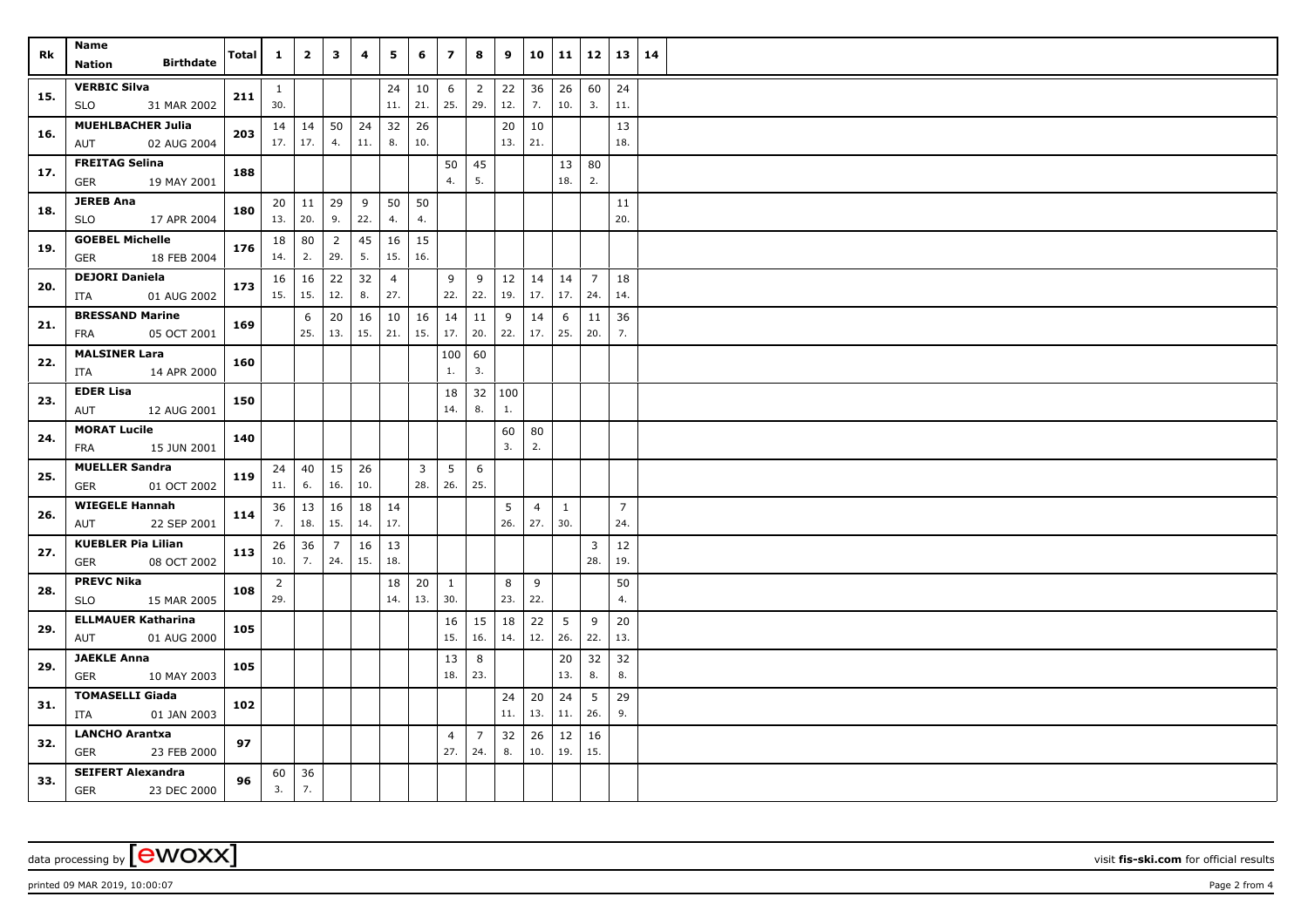| Rk  | Name<br><b>Birthdate</b><br><b>Nation</b>             | <b>Total</b> | $\mathbf{1}$           | $\overline{2}$        | 3                       | 4                     | 5                              | 6         | $\overline{z}$        | 8              | 9                           | 10                  | 11             | 12                  | 13                    | 14 |  |
|-----|-------------------------------------------------------|--------------|------------------------|-----------------------|-------------------------|-----------------------|--------------------------------|-----------|-----------------------|----------------|-----------------------------|---------------------|----------------|---------------------|-----------------------|----|--|
|     |                                                       |              |                        |                       |                         |                       |                                |           |                       |                |                             |                     |                |                     |                       |    |  |
| 34. | <b>SLAMIK Annalena</b><br>23 MAR 2003<br>AUT          | 92           | 5 <sub>5</sub><br>26.  |                       | 13<br>18.               | 22<br>12.             | 12<br>19.                      | 14<br>17. |                       |                |                             |                     | 11<br>20.      | 10<br>21.           | $\vert$ 5<br>26.      |    |  |
| 35. | <b>GERBOTH Maria</b><br><b>GER</b><br>19 JUN 2002     | 91           | 10 <sup>1</sup><br>21. | 8<br>23.              |                         |                       | $\overline{2}$<br>29.          |           | $\overline{3}$<br>28. |                | 15<br>16.                   | 20<br>13.           | 15<br>16.      | 18<br>14.           |                       |    |  |
| 36. | <b>MARKUTA Katja</b><br>17 JAN 2001<br><b>SLO</b>     | 88           |                        | $\overline{4}$<br>27. | 6<br>25.                | 13<br>18.             | 26<br>10.                      | 24<br>11. |                       | $\overline{4}$ | $\overline{4}$<br>$27.$ 27. | 6<br>25.            |                | $\mathbf{1}$<br>30. |                       |    |  |
| 37. | PTACKOVA Stepanka                                     | 87           | 32                     | 22                    |                         |                       |                                |           |                       |                |                             |                     | 18             | 15                  |                       |    |  |
|     | CZE<br>18 MAR 2002                                    |              | 8.                     | 12.                   |                         |                       |                                |           |                       |                |                             |                     | 14.            | 16.                 |                       |    |  |
| 38. | <b>RAJDA Kinga</b><br>POL<br>22 DEC 2000              | 85           |                        |                       |                         |                       |                                |           |                       |                |                             |                     | 40<br>6.       | 45<br>5.            |                       |    |  |
| 39. | <b>SCHNEIDER Emily</b><br>23 JUN 2003<br>GER          | 84           | 17.                    | $14 \mid 18$<br>14.   | $11\,$<br>20.           |                       |                                |           |                       |                | 11<br>20.                   | 12<br>19.           | 9<br>22.       |                     | 9<br>22.              |    |  |
| 40. | <b>ULRICHOVA Klara</b><br>CZE<br>14 MAY 2004          | 80           | 9<br>22.               |                       | 9<br>22.                | $\overline{4}$<br>27. | 36<br>7.                       | 22<br>12. |                       |                |                             |                     |                |                     |                       |    |  |
|     | <b>LOGAR Lara</b>                                     |              | 6                      |                       |                         | $\mathbf{1}$          | $\mathbf{1}$                   | 13        |                       | $\mathbf{1}$   | 16                          | 16                  | $\overline{7}$ | 8                   | 6                     |    |  |
| 41. | <b>SLO</b><br>12 MAR 2003                             | 75           | 25.                    |                       |                         | 30.                   | 30.                            | 18.       |                       | 30.            | 15.                         | 15.                 | 24.            | 23.                 | 25.                   |    |  |
| 41. | <b>KINDLIMANN Rea</b>                                 |              |                        | $5\phantom{.0}$       | $\overline{\mathbf{3}}$ |                       |                                | 6         | 8                     | 10             | $\overline{7}$              | 12                  | $\overline{2}$ | 12                  | 10                    |    |  |
|     | 04 OCT 2002<br>SUI                                    | 75           |                        | 26.                   | 28.                     |                       |                                | 25.       | 23.                   | 21.            | 24.                         | 19.                 | 29.            | 19.                 | 21.                   |    |  |
| 43. | <b>KANDZIORA Isabell</b><br>26 OCT 2002<br><b>GER</b> | 70           | 9<br>$22.$ 22.         | 9                     | 18<br>14.               | 5 <sup>5</sup><br>26. | 29<br>9.                       |           |                       |                |                             |                     |                |                     |                       |    |  |
| 44. | <b>KLEINRATH Sigrun</b><br>AUT<br>16 JAN 2004         | 62           | $\overline{7}$<br>24.  | $\overline{2}$<br>29. | 32<br>8.                | 8<br>23.              | $\overline{\mathbf{3}}$<br>28. | 6<br>25.  |                       |                |                             |                     |                |                     | $\overline{4}$<br>27. |    |  |
| 45. | <b>JESENKO Jerica</b><br>18 APR 2005<br>SLO           | 60           |                        |                       |                         |                       |                                |           |                       |                |                             |                     |                |                     | 60<br>3.              |    |  |
| 46. | <b>PESATOVA Zdenka</b><br>18 JAN 1999<br>CZE          | 58           |                        |                       |                         |                       |                                |           |                       |                |                             |                     | 36<br>7.       | 22<br>12.           |                       |    |  |
| 47. | <b>PURKER Claudia</b><br>15 JAN 1999<br>AUT           | 55           |                        |                       |                         |                       |                                |           | 20<br>13.             | 24<br>11.      | 11<br>20.                   |                     |                |                     |                       |    |  |
| 48. | <b>MAIR Sophie</b><br>11 JUL 2000<br>AUT              | 53           |                        |                       |                         |                       |                                |           | 24<br>11.             | 22<br>12.      | 6<br>25.                    | $\mathbf{1}$<br>30. |                |                     |                       |    |  |
| 49. | <b>BASSANI Johanna</b><br>25 APR 2002<br>AUT          | 45           |                        |                       |                         | 10<br>21.             | 20<br>13.                      | 12<br>19. |                       |                |                             |                     |                |                     | $\overline{3}$<br>28. |    |  |
| 50. | <b>KARPIEL Kamila</b>                                 | 42           |                        |                       |                         |                       |                                |           |                       |                |                             |                     | 18             | 24                  |                       |    |  |
|     | 25 NOV 2001<br>POL                                    |              |                        |                       |                         |                       |                                |           |                       |                |                             |                     | 14.            | 11.                 |                       |    |  |
| 50. | <b>JENCOVA Veronika</b><br>CZE<br>24 MAR 2004         | 42           | 20.                    | $11 \mid 15$<br>16.   | 14<br>17.               | $\overline{2}$<br>29. |                                |           |                       |                |                             |                     |                |                     |                       |    |  |
| 52. | <b>FRANKE Emily</b><br><b>GER</b><br>24 JUN 2003      | 38           | 12.                    | $22 \mid 12$<br> 19.  | $\overline{4}$<br>27.   |                       |                                |           |                       |                |                             |                     |                |                     |                       |    |  |

data processing by **CWOXX** visit **fis-ski.com** for official results

printed 09 MAR 2019, 10:00:07 **Page 3** from 4